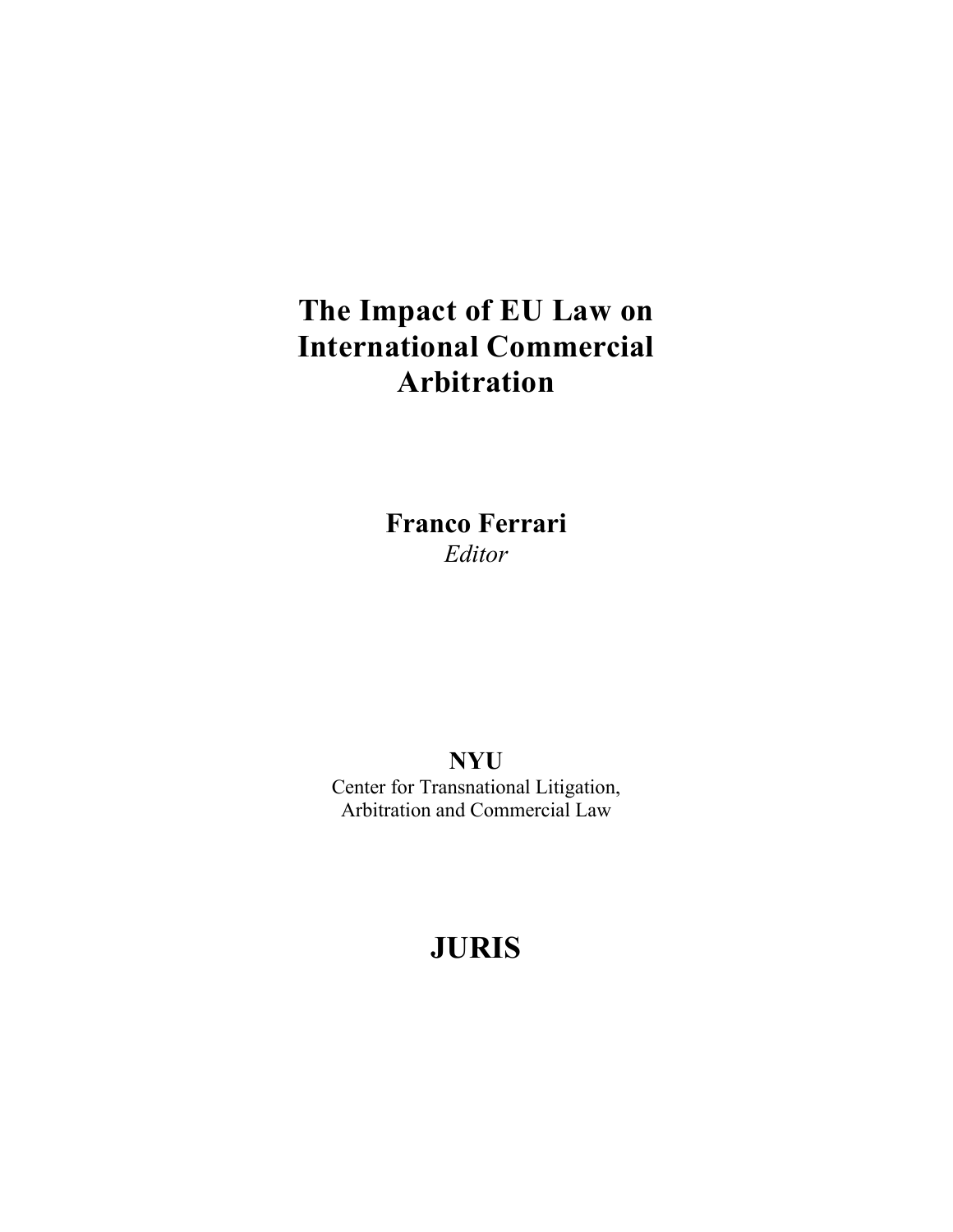#### **Questions About This Publication**

For assistance with shipments, billing or other customer service matters, please call our Customer Services Department at:

1-631-350-2100

To obtain a copy of this book, call our Sales Department:

1-631-351-5430 Fax: 1-631-673-9117

Toll Free Order Line:

1-800-887-4064 (United States & Canada)

See our webpage about this book: www.jurispub.com

#### COPYRIGHT 2017 JurisNet, LLC

All rights reserved. No part of this publication may be reproduced in any form or by any electronic or mechanical means including information storage and retrieval systems without permission in writing from the publisher.

> Printed in the United States of America ISBN 978-1-944825-07-2

> > JurisNet, LLC 71 New Street Huntington, New York 11743 USA www.jurispub.com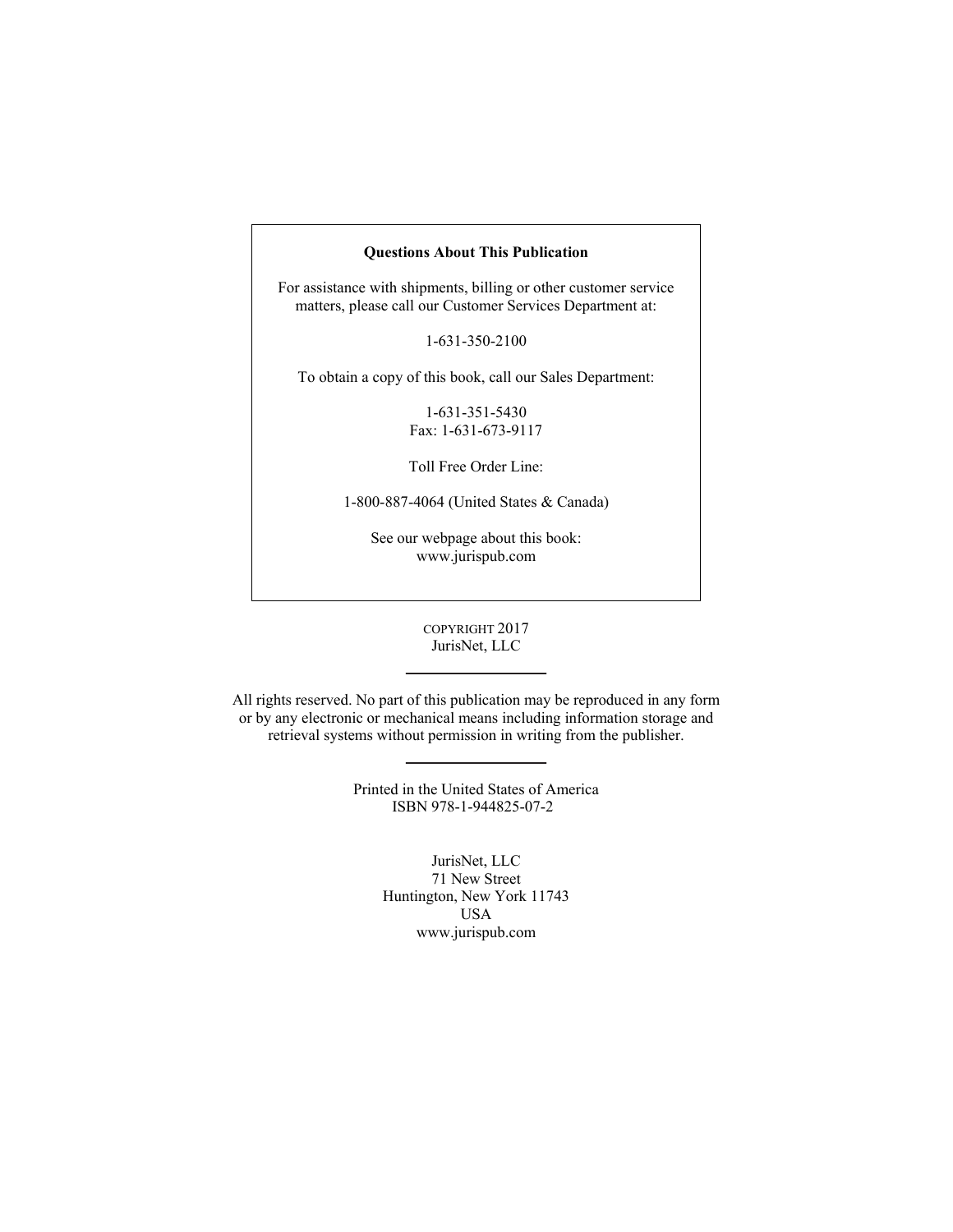## **Summary Contents**

| <b>EU Law and Consumer Arbitration</b><br>Camelia Toader                                                  |
|-----------------------------------------------------------------------------------------------------------|
|                                                                                                           |
| The Arbitration Interface with the Brussels I Recast:<br>Past, Present and Future<br>Martin Illmer        |
| Arbitration and Anti-suit Injunctions under EU Law<br>Alexander Layton                                    |
|                                                                                                           |
| Referrals of Preliminary Questions by Arbitral Tribunals<br>to the CJEU<br>Maciej Szpunar                 |
| The Transformation of the European Court of Justice and<br><b>Arbitration Referrals</b><br>Jürgen Basedow |
|                                                                                                           |
| Are EU Overriding Mandatory Provisions an Impediment to<br><b>Arbitral Justice?</b><br>Francesca Ragno    |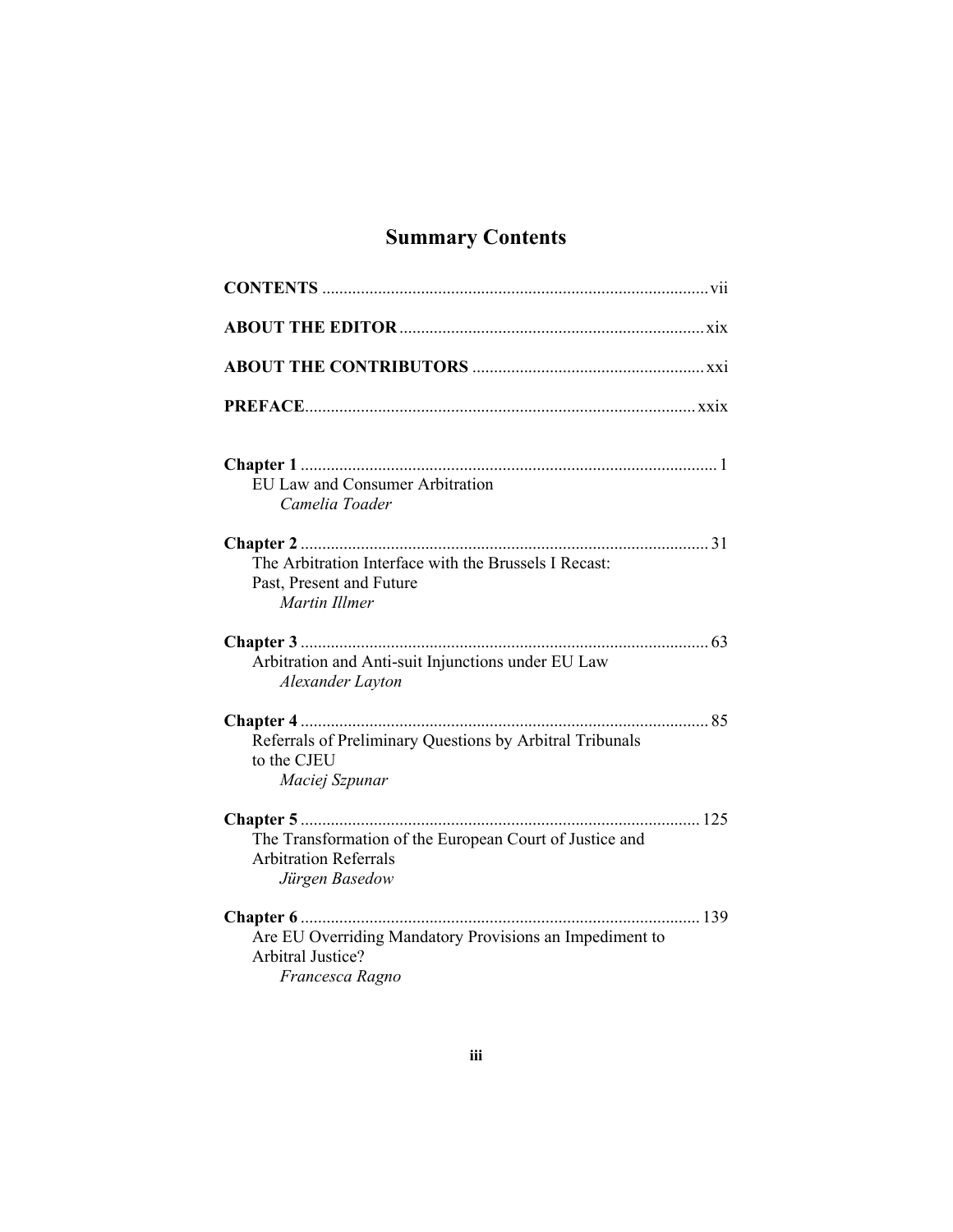#### **SUMMARY CONTENTS**

| The Rome I and Rome II Regulations in International       |
|-----------------------------------------------------------|
| <b>Commercial Arbitration</b>                             |
| Pedro A. De Miguel Asensio                                |
|                                                           |
| The Rome Regulations in International Arbitration:        |
| The Road Not Taken                                        |
| Friedrich Rosenfeld                                       |
|                                                           |
| EU Overriding Mandatory Law and the Applicable Law        |
| on the Substance in International Commercial Arbitration  |
| Xandra Kramer                                             |
|                                                           |
| EU Overriding Mandatory Provisions and the Law Applicable |
| to the Merits                                             |
| Giuditta Cordero-Moss                                     |
|                                                           |
| When, Why and How Must Arbitrators Apply Overriding       |
| Mandatory Provisions? The Problems and a Proposal         |
| Luca G. Radicati di Brozolo                               |
|                                                           |
| Antitrust Damages Claims and Arbitration Agreements       |
| Christian Heinze                                          |
|                                                           |
| Claims for Damages and Arbitration: The 2014/104/EU       |
| Directive                                                 |
| Marta Requejo Isidro                                      |
|                                                           |
| The European Convention on Human Rights and Arbitration:  |
| The EU Law Perspective                                    |
| Massimo V. Benedettelli                                   |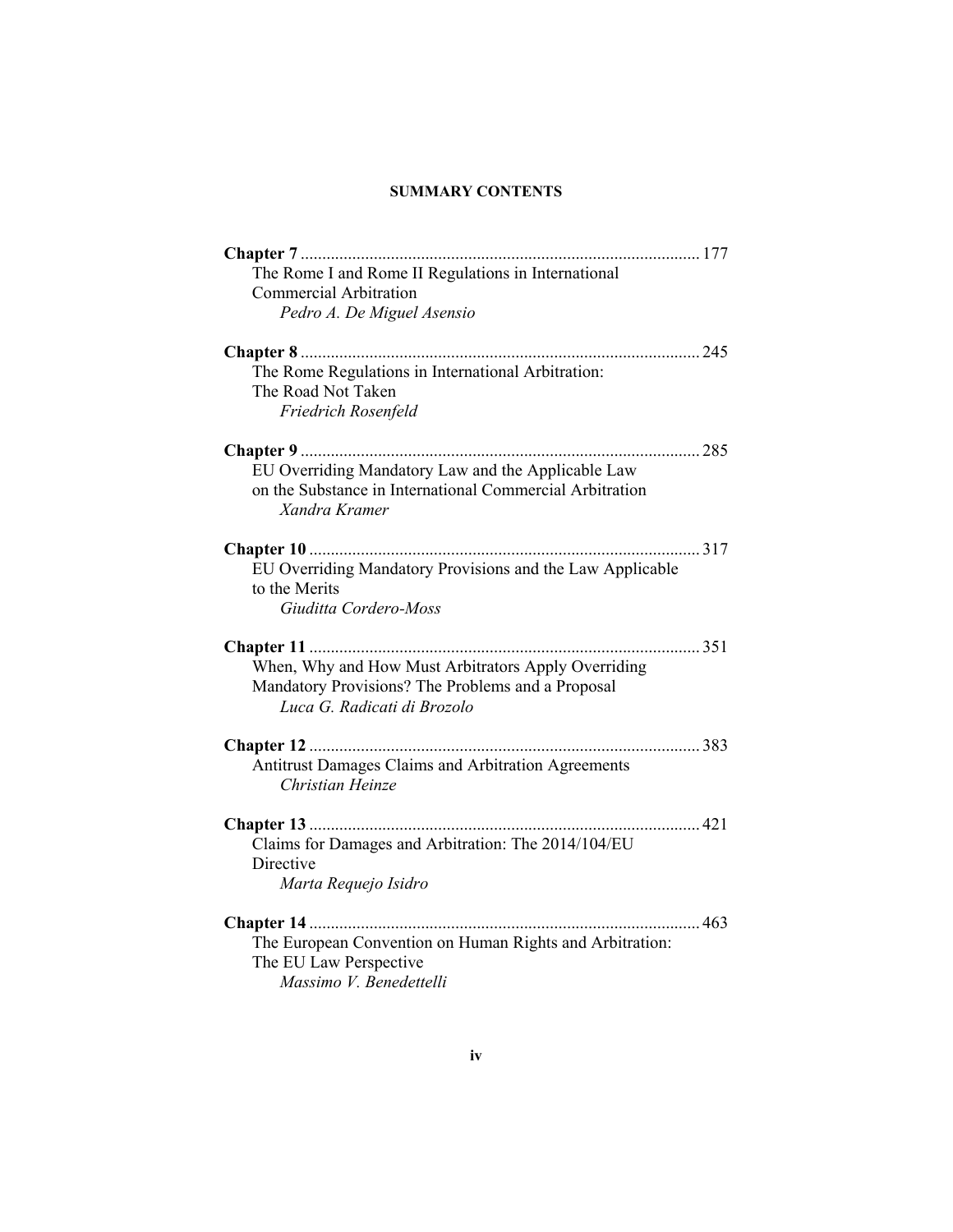#### **SUMMARY CONTENTS**

|                                                        | 519 |
|--------------------------------------------------------|-----|
| The Use (and Misuse) of European Human Rights Law in   |     |
| <b>Investor-State Dispute Settlement</b>               |     |
| José E. Alvarez                                        |     |
|                                                        | 649 |
| European Union Law as a Jurisdictional and Substantive |     |
| Defense in Investor-State Arbitration                  |     |
| George A. Bermann                                      |     |
|                                                        |     |
|                                                        |     |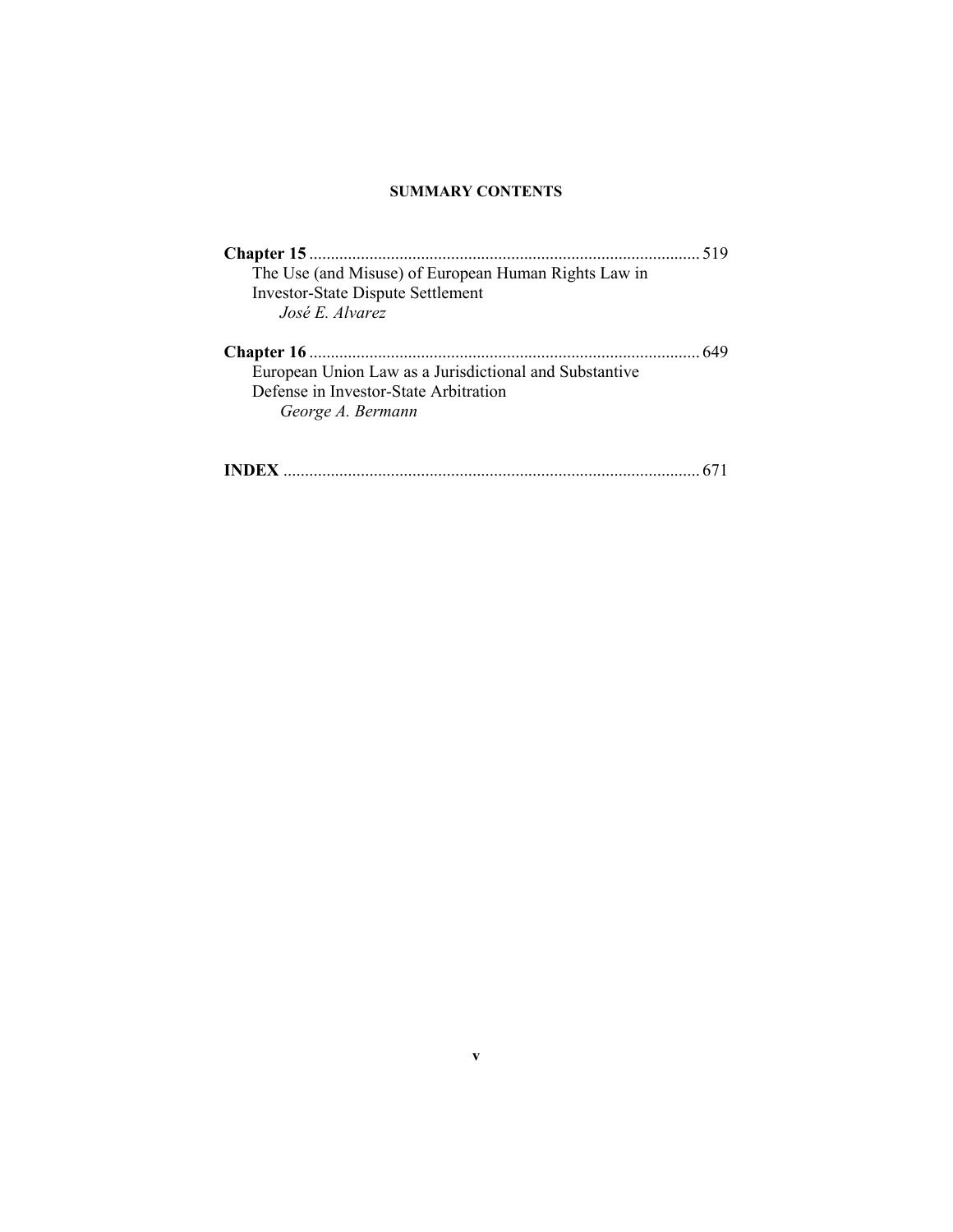## **Contents**

| <b>EU Law and Consumer Arbitration</b>                                                                                                 |  |
|----------------------------------------------------------------------------------------------------------------------------------------|--|
| Camelia Toader                                                                                                                         |  |
|                                                                                                                                        |  |
| Historical Background of the EU Consumers Procedural Law  4<br>$\mathbf{I}$<br>II. Arbitration Agreements and Unfair Terms in Consumer |  |
|                                                                                                                                        |  |
| III. The Development of a Harmonized Alternative Dispute                                                                               |  |
|                                                                                                                                        |  |
| The Arbitration Interface with the Brussels I Recast:<br>Past, Present and Future<br>Martin Illmer                                     |  |
|                                                                                                                                        |  |
| The Arbitration Interface under the Brussels I Regulation<br>$\overline{L}$                                                            |  |
|                                                                                                                                        |  |
| A. Recent History of the Brussels I Regulation's                                                                                       |  |
|                                                                                                                                        |  |
| B. At the Core of the Reform: Parallel Proceedings 35                                                                                  |  |
| $2_{-}$                                                                                                                                |  |
| 3.                                                                                                                                     |  |
| a) Potentially the most effective remedy:                                                                                              |  |
|                                                                                                                                        |  |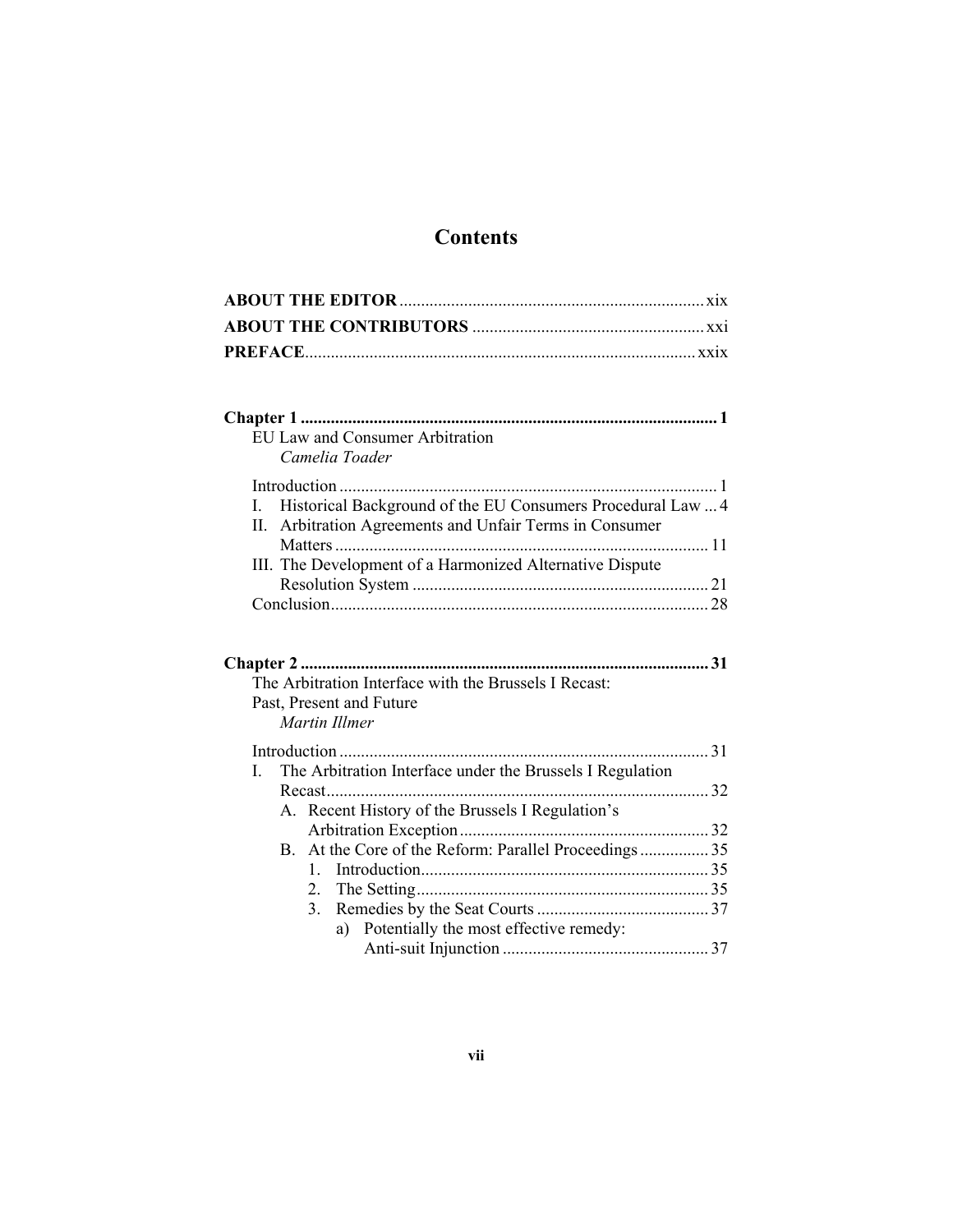| b) Potentially the second best remedy: An action         |  |
|----------------------------------------------------------|--|
|                                                          |  |
| c) The final resort to compensation: Action for          |  |
| damages for breach of the arbitration agreement44        |  |
|                                                          |  |
|                                                          |  |
|                                                          |  |
| c) The final resort to compensation: Damages for         |  |
|                                                          |  |
|                                                          |  |
|                                                          |  |
| II. Beyond Brussels I: A European Add-on to the New York |  |
|                                                          |  |
|                                                          |  |

|                                                    | 63 |
|----------------------------------------------------|----|
| Arbitration and Anti-suit Injunctions under EU Law |    |
| Alexander Layton                                   |    |
|                                                    |    |
| L                                                  |    |
|                                                    |    |
|                                                    |    |
|                                                    |    |
| Н.                                                 |    |
|                                                    |    |
|                                                    |    |
|                                                    |    |
|                                                    |    |
|                                                    |    |
| F.                                                 |    |
|                                                    |    |
|                                                    |    |
|                                                    |    |
|                                                    | 84 |
|                                                    |    |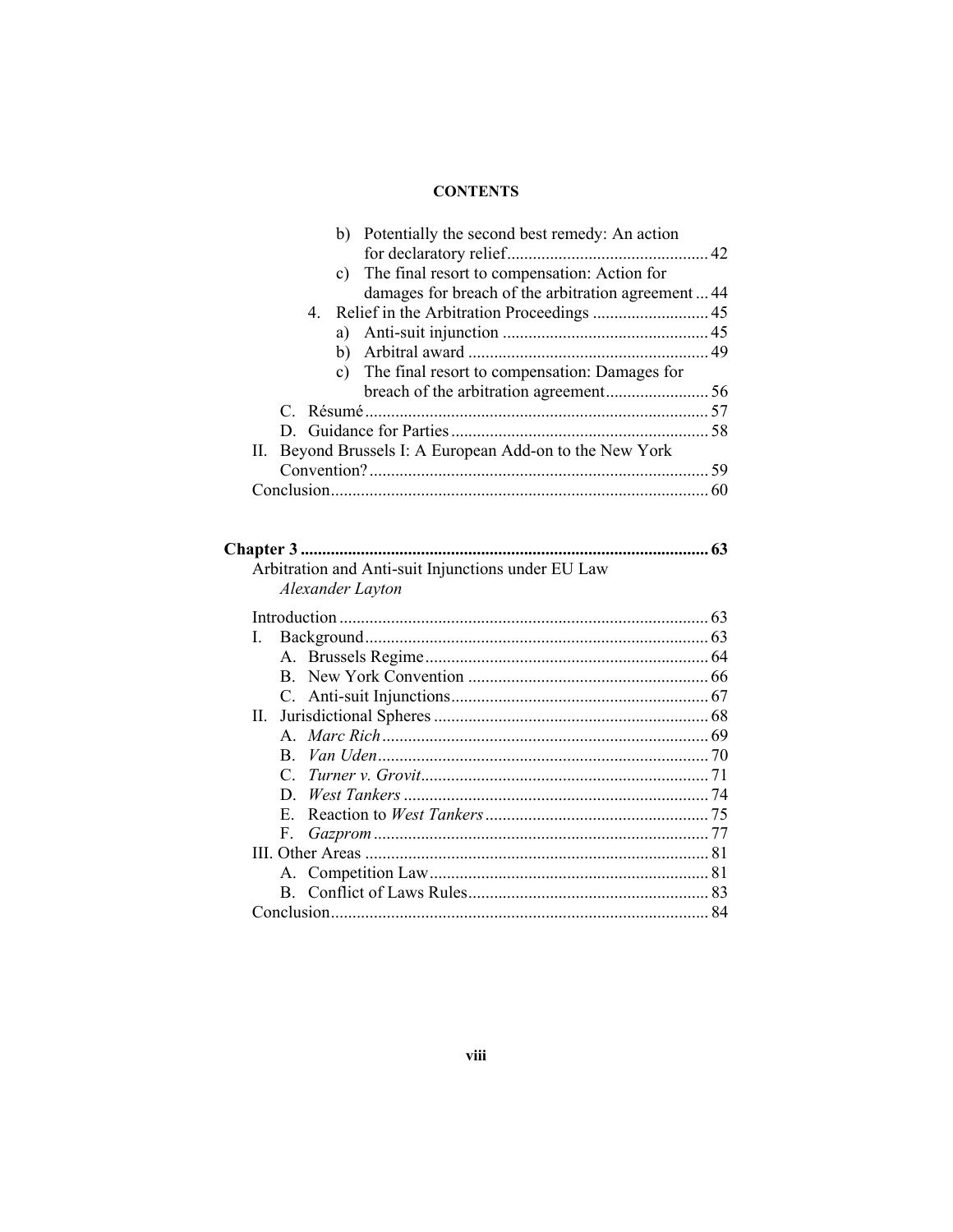|      | <b>Chapter 4 </b>                                           |  |
|------|-------------------------------------------------------------|--|
|      | Referrals of Preliminary Questions by Arbitral Tribunals    |  |
|      | to the CJEU                                                 |  |
|      | Maciej Szpunar                                              |  |
|      |                                                             |  |
| L.   |                                                             |  |
| Π.   |                                                             |  |
|      | $A_{-}$                                                     |  |
|      | B.                                                          |  |
|      |                                                             |  |
| III. | Exclusion of Arbitration from the Scope of Preliminary      |  |
|      |                                                             |  |
|      |                                                             |  |
|      | B.                                                          |  |
|      |                                                             |  |
|      |                                                             |  |
|      | 2. Procedural Means to Prevent the Enforcement of           |  |
|      | Arbitral Awards Violating EU Law  105                       |  |
|      |                                                             |  |
|      | IV. Possible Ways of Extending the Concept of Court or      |  |
|      | Tribunal (under Article 267 TFEU) in Order to Accept        |  |
|      |                                                             |  |
|      |                                                             |  |
|      | Arbitration Constituted by an Agreement between<br>$B_{-}$  |  |
|      |                                                             |  |
|      | C. Arbitration Instituted on the Basis of an Act of         |  |
|      |                                                             |  |
|      | Opinion 1/09 and the Agreement on a Unified<br>$1_{-}$      |  |
|      |                                                             |  |
|      | Investment Treaties to which Only Member<br>2               |  |
|      |                                                             |  |
|      | <b>Investment Treaties of Member States with</b><br>$3_{-}$ |  |
|      |                                                             |  |
|      |                                                             |  |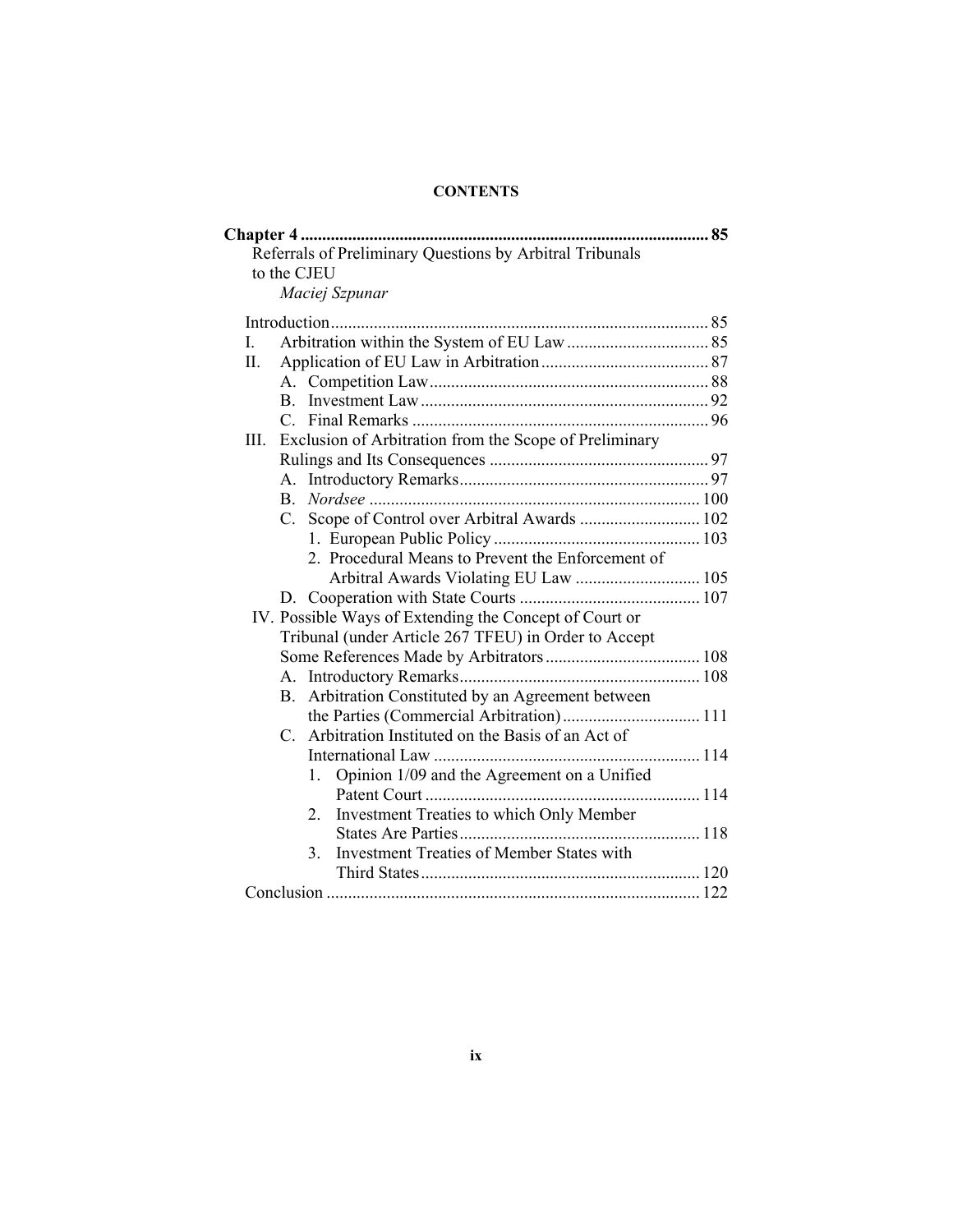| The Transformation of the European Court of Justice and                      |
|------------------------------------------------------------------------------|
| <b>Arbitration Referrals</b>                                                 |
| Jürgen Basedow                                                               |
|                                                                              |
|                                                                              |
| $\mathbf{I}$                                                                 |
| II.<br>The Emergence and Role of the Court of Justice  127                   |
|                                                                              |
|                                                                              |
|                                                                              |
|                                                                              |
| Are EU Overriding Mandatory Provisions an Impediment<br>to Arbitral Justice? |
| Francesca Ragno                                                              |
|                                                                              |
| The Concept of (EU) Overriding Mandatory Rules  140<br>$I_{\cdot}$           |
| II.<br>The Classification of Overriding Mandatory Provisions  144            |
| III. The Overriding Mandatory Provisions in the ECJ                          |
|                                                                              |
| IV. The Possible Role of Overriding Mandatory Provisions                     |
|                                                                              |
| The Need to Preserve the Effet Utile of EU Law 168<br>V.                     |
| VI. The Prognosis on the Likelihood of the Disregard                         |
|                                                                              |
| VII. The "Wait and See" Approach as the Only Alternative                     |
|                                                                              |
|                                                                              |
|                                                                              |
|                                                                              |
| The Rome I and Rome II Regulations in International                          |
| <b>Commercial Arbitration</b>                                                |
|                                                                              |
| Pedro A. De Miguel Asensio                                                   |
|                                                                              |
| Law Applicable to the Merits in Commercial Arbitration<br>L                  |
|                                                                              |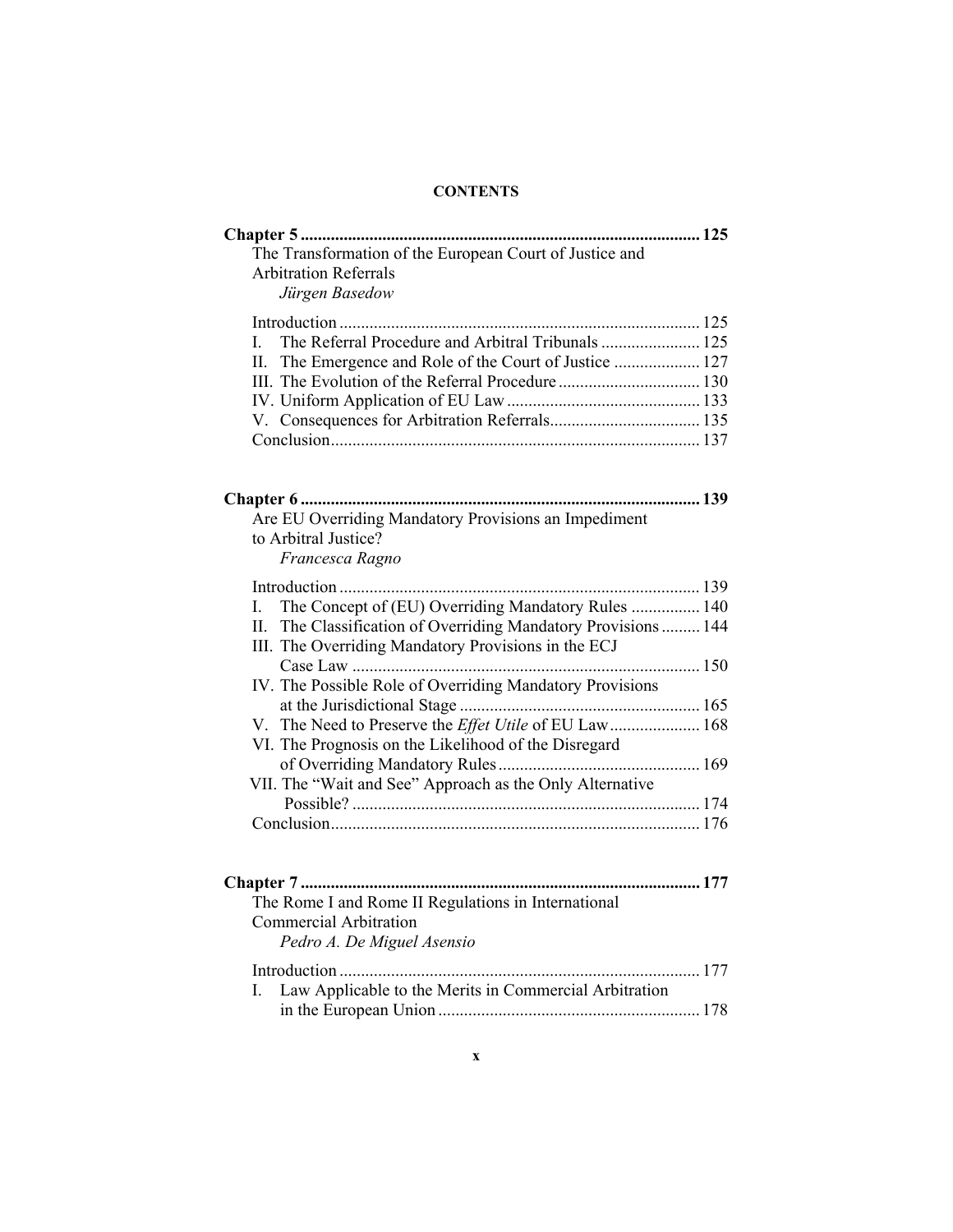|    |                | A. Legal Framework in the Union and Its Member           |  |
|----|----------------|----------------------------------------------------------|--|
|    |                |                                                          |  |
|    |                |                                                          |  |
|    |                |                                                          |  |
| П. |                | Scope of the Rome I Regulation with regard to            |  |
|    |                |                                                          |  |
|    | $\mathsf{A}$   | The Regulation as a Binding Instrument?  186             |  |
|    | B.             | State Courts as Direct Addressees of the                 |  |
|    |                |                                                          |  |
|    |                |                                                          |  |
|    |                |                                                          |  |
|    |                |                                                          |  |
|    | $\mathbf{B}$ . | Structure and Mandatory Conflict of Laws Rules 203       |  |
|    |                | IV. Choice-of-Law Agreements: Meaning of the             |  |
|    |                |                                                          |  |
|    |                |                                                          |  |
|    |                |                                                          |  |
|    | $C_{-}$        |                                                          |  |
| V. |                | Methods to Determine the Law Applicable in the           |  |
|    |                |                                                          |  |
|    | $\mathsf{A}$   |                                                          |  |
|    |                |                                                          |  |
|    |                |                                                          |  |
|    |                | VI. International Mandatory Rules and Mandatory Conflict |  |
|    |                |                                                          |  |
|    | $\mathsf{A}$   | The Rome Instruments and the Protection of EU            |  |
|    |                |                                                          |  |
|    |                |                                                          |  |
|    |                | C. Bilateral Conflict Rules and Scope of Public          |  |
|    |                |                                                          |  |
|    |                |                                                          |  |
|    |                |                                                          |  |
|    |                |                                                          |  |
|    |                |                                                          |  |
|    |                | The Rome Regulations in International Arbitration:       |  |
|    |                | The Road Not Taken                                       |  |
|    |                | Friedrich Rosenfeld                                      |  |
|    |                |                                                          |  |
| L  |                | The Development from the Seat Theory towards an          |  |
|    |                |                                                          |  |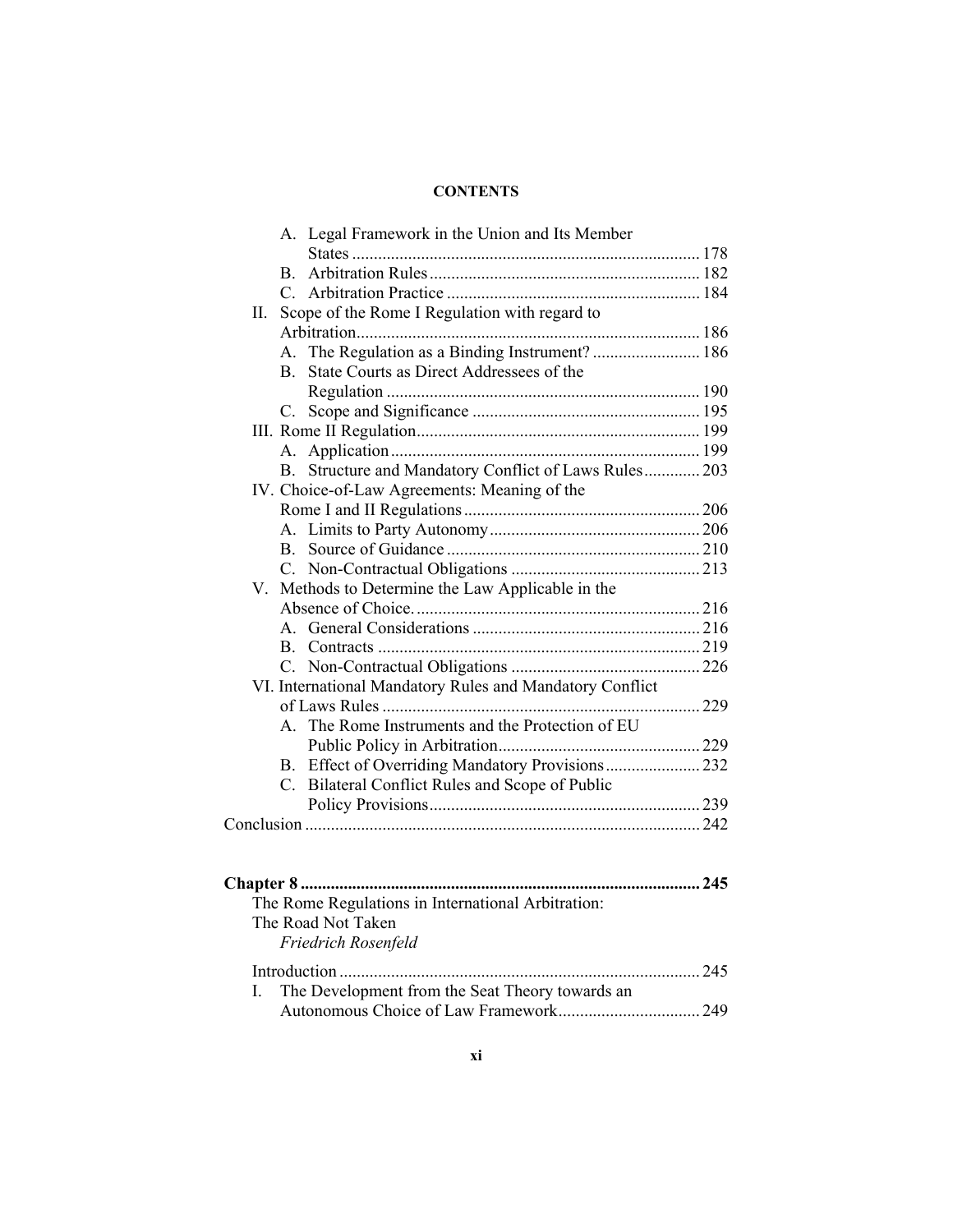| A. The Applicable Rules of Law Designated by<br>The Applicable Law Failing Any Designation<br>B.<br>$C_{-}$<br>D.<br>The Framework for the Determination of the Applicable<br>A. The Applicable Law Designated by the Parties  262<br>B. The Applicable Law Failing Any Designation by<br>C.<br>III. The Two Roads for the Rome Regulations to Become<br>Relevant in International Arbitration Proceedings 267<br>A. The Direct Application of the Rome Regulations  268<br>$1_{-}$<br>$2_{-}$ |                                                    |
|------------------------------------------------------------------------------------------------------------------------------------------------------------------------------------------------------------------------------------------------------------------------------------------------------------------------------------------------------------------------------------------------------------------------------------------------------------------------------------------------|----------------------------------------------------|
|                                                                                                                                                                                                                                                                                                                                                                                                                                                                                                |                                                    |
|                                                                                                                                                                                                                                                                                                                                                                                                                                                                                                |                                                    |
|                                                                                                                                                                                                                                                                                                                                                                                                                                                                                                |                                                    |
|                                                                                                                                                                                                                                                                                                                                                                                                                                                                                                |                                                    |
|                                                                                                                                                                                                                                                                                                                                                                                                                                                                                                |                                                    |
|                                                                                                                                                                                                                                                                                                                                                                                                                                                                                                |                                                    |
|                                                                                                                                                                                                                                                                                                                                                                                                                                                                                                |                                                    |
|                                                                                                                                                                                                                                                                                                                                                                                                                                                                                                |                                                    |
|                                                                                                                                                                                                                                                                                                                                                                                                                                                                                                |                                                    |
|                                                                                                                                                                                                                                                                                                                                                                                                                                                                                                |                                                    |
|                                                                                                                                                                                                                                                                                                                                                                                                                                                                                                |                                                    |
|                                                                                                                                                                                                                                                                                                                                                                                                                                                                                                |                                                    |
|                                                                                                                                                                                                                                                                                                                                                                                                                                                                                                |                                                    |
|                                                                                                                                                                                                                                                                                                                                                                                                                                                                                                |                                                    |
|                                                                                                                                                                                                                                                                                                                                                                                                                                                                                                |                                                    |
|                                                                                                                                                                                                                                                                                                                                                                                                                                                                                                |                                                    |
|                                                                                                                                                                                                                                                                                                                                                                                                                                                                                                |                                                    |
|                                                                                                                                                                                                                                                                                                                                                                                                                                                                                                |                                                    |
| 3.                                                                                                                                                                                                                                                                                                                                                                                                                                                                                             |                                                    |
| B. The Indirect Application of the Rome Regulations 277                                                                                                                                                                                                                                                                                                                                                                                                                                        |                                                    |
| The Rome Regime as an Expression of Generally<br>$1_{-}$                                                                                                                                                                                                                                                                                                                                                                                                                                       |                                                    |
| Accepted Rules of Private International Law  277                                                                                                                                                                                                                                                                                                                                                                                                                                               |                                                    |
| $2_{-}$                                                                                                                                                                                                                                                                                                                                                                                                                                                                                        |                                                    |
| 3.                                                                                                                                                                                                                                                                                                                                                                                                                                                                                             |                                                    |
| 4.                                                                                                                                                                                                                                                                                                                                                                                                                                                                                             |                                                    |
| 5.                                                                                                                                                                                                                                                                                                                                                                                                                                                                                             |                                                    |
|                                                                                                                                                                                                                                                                                                                                                                                                                                                                                                |                                                    |
|                                                                                                                                                                                                                                                                                                                                                                                                                                                                                                |                                                    |
|                                                                                                                                                                                                                                                                                                                                                                                                                                                                                                | .285                                               |
|                                                                                                                                                                                                                                                                                                                                                                                                                                                                                                | EU Overriding Mandatory Law and the Applicable Law |

| on the Substance in International Commercial Arbitration<br>Xandra Kramer |  |
|---------------------------------------------------------------------------|--|
|                                                                           |  |
| I. Applicable Law and Overriding Mandatory Rules in                       |  |
| A. Conflict of Laws and the Applicable Law in Arbitral                    |  |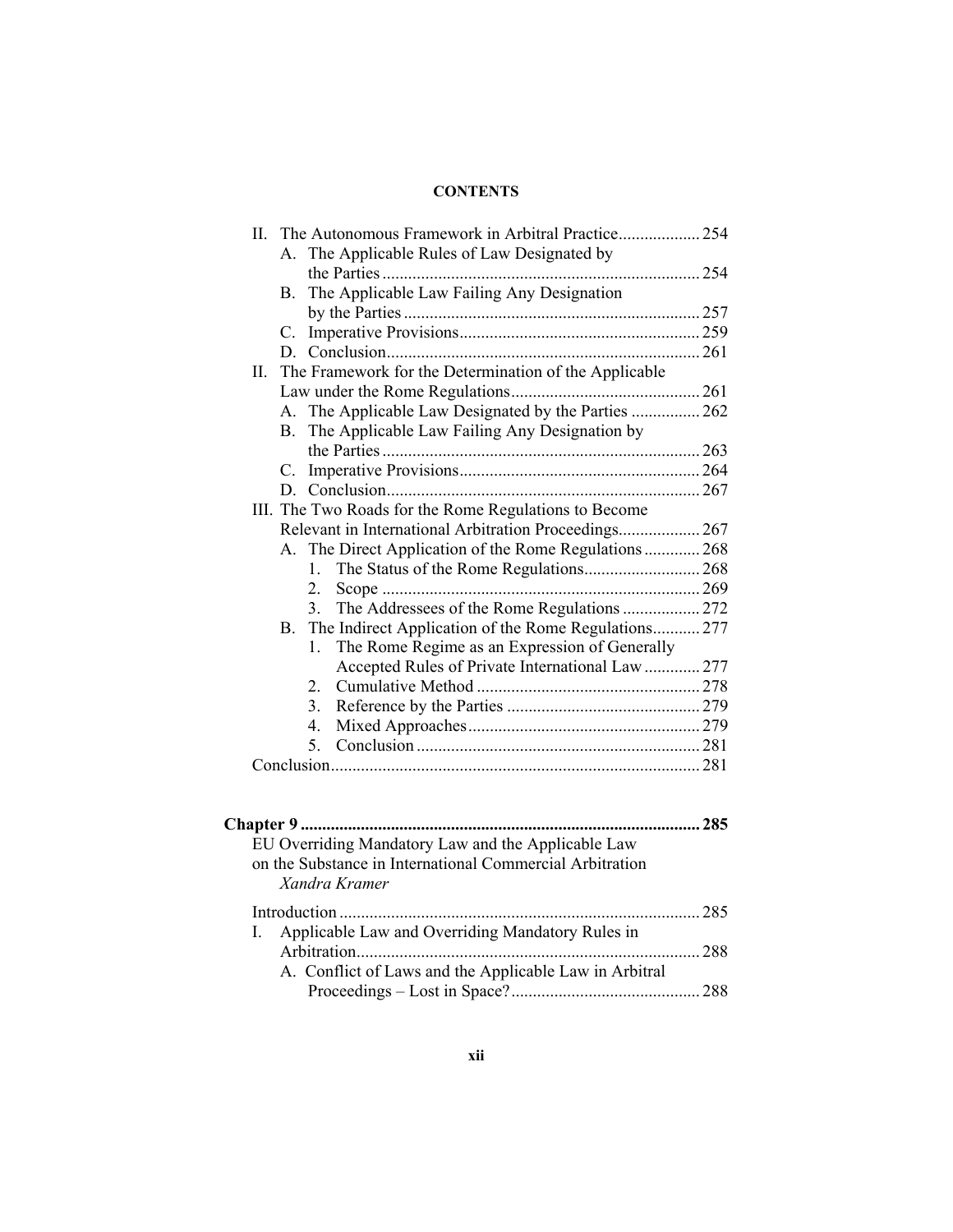|  | B. Overriding Mandatory Rules in Arbitral Proceedings - |       |
|--|---------------------------------------------------------|-------|
|  |                                                         |       |
|  | II. EU Conflict of Law Rules and Overriding Mandatory   |       |
|  |                                                         | 296   |
|  | A. The Rome I and II Regulations and Arbitral           |       |
|  | Proceedings                                             | 296   |
|  | B. Party Autonomy in the Rome I and II Regulations  297 |       |
|  | C. Overriding Mandatory Rules in the Rome I and II      |       |
|  |                                                         |       |
|  |                                                         |       |
|  | A. What Are EU Overriding Mandatory Rules? 302          |       |
|  | B. The Position of Internal Market and Country of       |       |
|  | Origin Provisions                                       | . 306 |
|  | C. Repercussions of Violating EU Overriding             |       |
|  |                                                         |       |
|  |                                                         |       |
|  |                                                         |       |
|  | B. Overriding Mandatory Rules and Public Policy310      |       |
|  | D. EU Overriding Mandatory Rules in the Arbitration     |       |
|  |                                                         |       |
|  |                                                         |       |
|  |                                                         |       |

| EU Overriding Mandatory Provisions and the Law                                                                                                                                                                                                                                                                              |  |
|-----------------------------------------------------------------------------------------------------------------------------------------------------------------------------------------------------------------------------------------------------------------------------------------------------------------------------|--|
| Applicable to the Merits                                                                                                                                                                                                                                                                                                    |  |
| Giuditta Cordero-Moss                                                                                                                                                                                                                                                                                                       |  |
|                                                                                                                                                                                                                                                                                                                             |  |
|                                                                                                                                                                                                                                                                                                                             |  |
| II. Briefly on International Commercial Arbitration 319                                                                                                                                                                                                                                                                     |  |
| $\mathbf{H}\mathbf{I}$ . $\mathbf{D}_{n+1}$ , $\mathbf{D}_{n+1}$ , $\mathbf{D}_{n+1}$ , $\mathbf{D}_{n+1}$ , $\mathbf{D}_{n+1}$ , $\mathbf{D}_{n+1}$ , $\mathbf{D}_{n+1}$ , $\mathbf{D}_{n+1}$ , $\mathbf{D}_{n+1}$ , $\mathbf{D}_{n+1}$ , $\mathbf{D}_{n+1}$ , $\mathbf{D}_{n+1}$ , $\mathbf{D}_{n+1}$ , $\mathbf{D}_{n+1$ |  |

| III. Briefly on Overriding Mandatory Rules and International |
|--------------------------------------------------------------|
|                                                              |
|                                                              |
| B. Relevant Grounds for Setting Aside an Award or            |
|                                                              |
|                                                              |
|                                                              |
|                                                              |
|                                                              |
|                                                              |
|                                                              |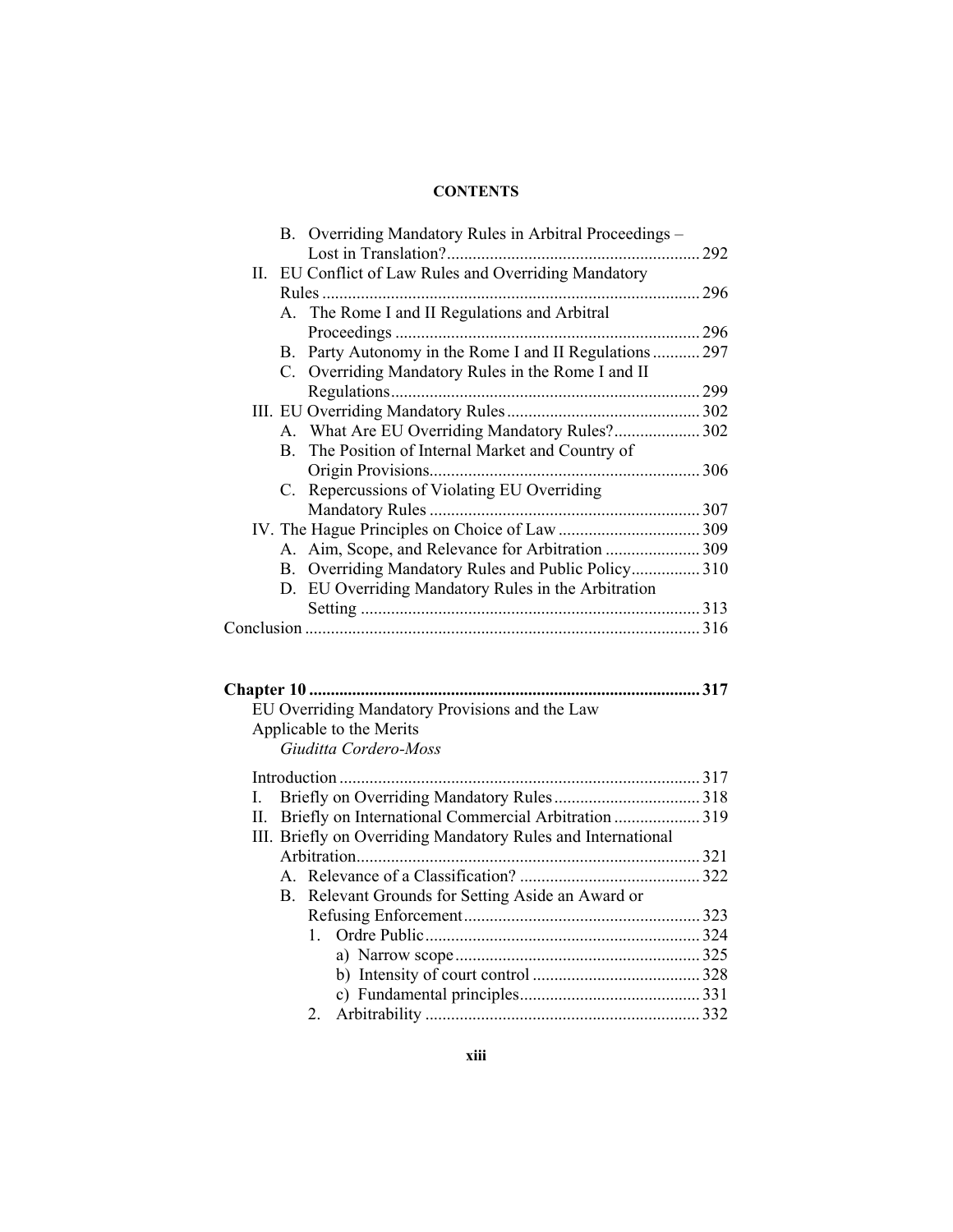| C. Applying Overriding Mandatory Rules or Observing the             |  |
|---------------------------------------------------------------------|--|
|                                                                     |  |
| Excess of Power if the Tribunal Overrides the Contract<br>D.        |  |
|                                                                     |  |
| $\mathbf{1}$                                                        |  |
|                                                                     |  |
|                                                                     |  |
|                                                                     |  |
|                                                                     |  |
|                                                                     |  |
| When, Why and How Must Arbitrators Apply Overriding                 |  |
| Mandatory Provisions? The Problems and a Proposal                   |  |
| Luca G. Radicati di Brozolo                                         |  |
|                                                                     |  |
| Application of Overriding Mandatory Rules: Concept<br>I.            |  |
|                                                                     |  |
| Overriding Mandatory Rules in Judicial Proceedings  354             |  |
| Н.<br>III. The Starting Point: Arbitrators Cannot Ignore Overriding |  |
|                                                                     |  |
|                                                                     |  |
| IV. Cases Where the Application of Overriding Mandatory             |  |
|                                                                     |  |
| V. The Specificity of Overriding Mandatory Rules and the            |  |
| Unsuitability of the Approaches to the Application of the           |  |
| Rules Governing the Merits in Arbitration  361                      |  |
| A. The Principles for the Identification of the Rules               |  |
|                                                                     |  |
| B. The General Criteria for the Application of Overriding           |  |
|                                                                     |  |
|                                                                     |  |
| VI. The Quest for an Arbitration-Specific Approach to the           |  |
| Application of Overriding Mandatory Rules  368                      |  |
| The Arbitrators' Conundrum in Relation to Overriding<br>$A_{-}$     |  |
|                                                                     |  |
| The Arbitrators' Power and Obligation to Apply<br>В.                |  |
|                                                                     |  |
| C. When Should Arbitrators Apply Overriding Mandatory               |  |
| Rules and Which Rules Should They Apply? 375                        |  |
| Adopting Rules on the Application of Mandatory Rules by<br>VII.     |  |
|                                                                     |  |
|                                                                     |  |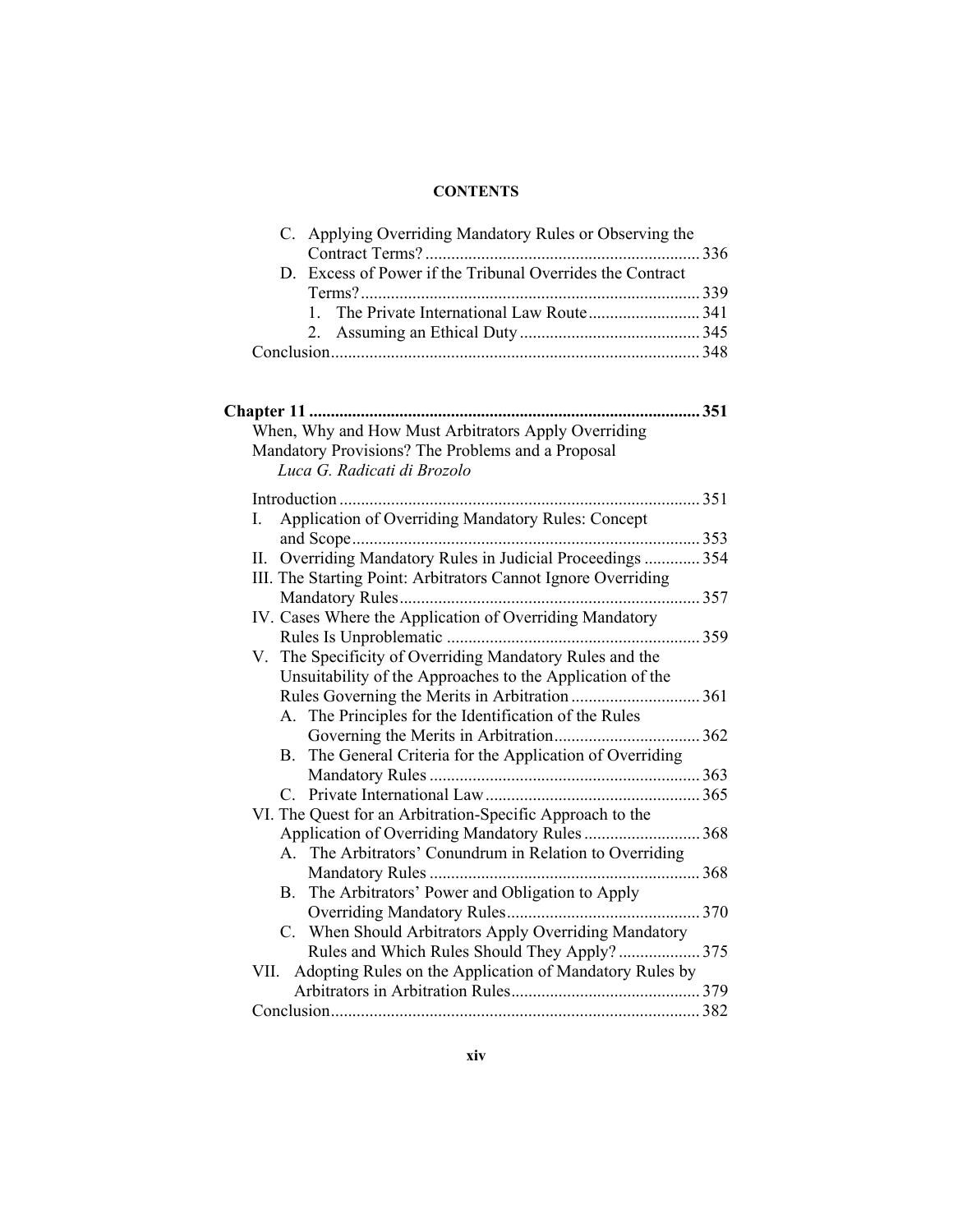|     |    | Antitrust Damages Claims and Arbitration Agreements            |  |
|-----|----|----------------------------------------------------------------|--|
|     |    | Christian Heinze                                               |  |
|     |    |                                                                |  |
| I.  |    |                                                                |  |
| II. |    |                                                                |  |
|     |    | A. The "Second Look" (US) or <i>Eco Swiss</i> (EU)             |  |
|     |    |                                                                |  |
|     |    |                                                                |  |
|     |    | III. Ex ante Control of Arbitration Agreements  388            |  |
|     |    | A. United States: Rise and Decline of the Effective            |  |
|     |    |                                                                |  |
|     | В. | European Union: Effective Enforcement of EU                    |  |
|     |    | Competition Law and an (Arguably) Narrow                       |  |
|     |    | Interpretation of Abstract Arbitration Agreements  393         |  |
|     |    | Narrow Interpretation of Arbitration Agreements<br>1.          |  |
|     |    |                                                                |  |
|     |    | The Opinion of Advocate General Jääskinen in<br>2.             |  |
|     |    | Cartel Damage Claims: Effectiveness of EU                      |  |
|     |    | Competition Law and Foreseeability as                          |  |
|     |    |                                                                |  |
|     |    | The CDC Judgment of the Court of Justice<br>3.                 |  |
|     |    |                                                                |  |
|     |    |                                                                |  |
|     |    |                                                                |  |
|     | B. | Ex post Control and Scope of Review of the Arbitral            |  |
|     |    |                                                                |  |
|     |    |                                                                |  |
|     |    | Substantive Ex ante Control: The Doctrine of<br>$\mathbf{1}$ . |  |
|     |    | Effective Vindication (US) and the Principle of                |  |
|     |    | Effectiveness of Competition Law (EU) 410                      |  |
|     |    | Formal Ex ante Control: Exclusion of Cartel<br>2               |  |
|     |    | Damages Claims from Abstract Arbitration                       |  |
|     |    |                                                                |  |
|     |    |                                                                |  |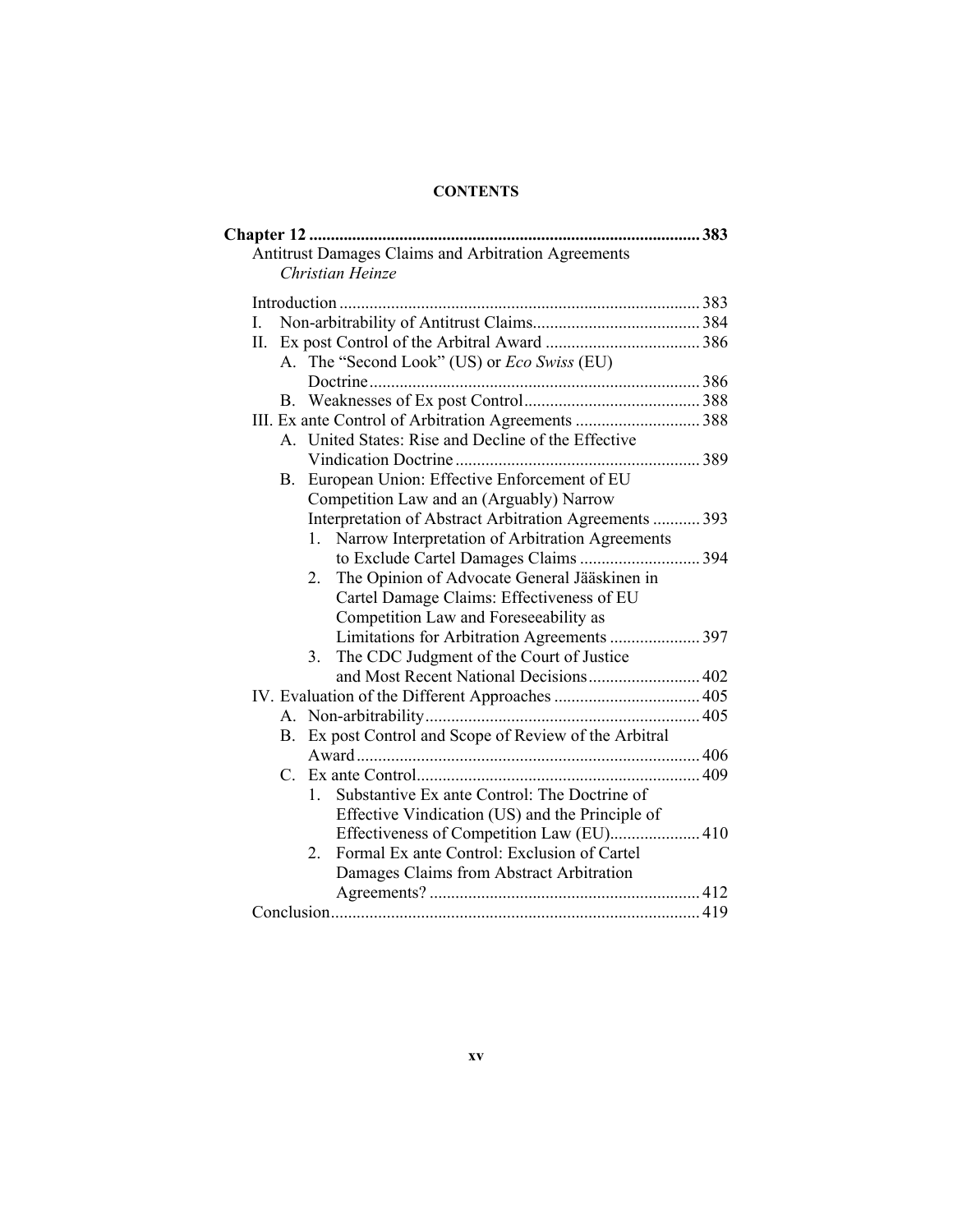|    | Claims for Damages and Arbitration: The 2014/104/EU              |  |
|----|------------------------------------------------------------------|--|
|    | Directive                                                        |  |
|    | Marta Requejo Isidro                                             |  |
|    |                                                                  |  |
| L. | Private Enforcement of Competition Law in the EU 424             |  |
|    |                                                                  |  |
|    | <b>B.</b>                                                        |  |
|    | Implementation of the Directive (Status Quo)  431<br>$C_{\cdot}$ |  |
| Π. |                                                                  |  |
|    | A.                                                               |  |
|    | <b>B.</b>                                                        |  |
|    | Full Compensation (but Only Compensation) 433<br>1.              |  |
|    | 2.                                                               |  |
|    | C.                                                               |  |
|    | $1_{-}$                                                          |  |
|    | 2.                                                               |  |
|    | 3.                                                               |  |
|    | Presumption of Harm: Quantification 436<br>4.                    |  |
|    | 5.<br>Coordination of Enforcement Tools  436                     |  |
|    |                                                                  |  |
|    |                                                                  |  |
|    |                                                                  |  |
|    | III. Arbitration and Private Enforcement of EU-Member            |  |
|    |                                                                  |  |
|    | A. Arbitration and Competition Law: Constellations  439          |  |
|    | B. What the Directive Means for Arbitration  441                 |  |
|    | The Impact of the Directive on Arbitration (I):<br>$C_{\cdot}$   |  |
|    | To What Extent Arbitrators Are Bound by Its Rules  443           |  |
|    | The Directive (Implementing National Laws) as<br>1.              |  |
|    |                                                                  |  |
|    | Ex ante, Ex post Award Controls of Arbitration 445<br>2.         |  |
|    | a) Full effectiveness of arts. 101, 102 TFEU 447                 |  |
|    |                                                                  |  |
|    | D. The Impact of the Directive on Arbitration (II):              |  |
|    | Whether the Directive Encourages Arbitration  453                |  |
|    |                                                                  |  |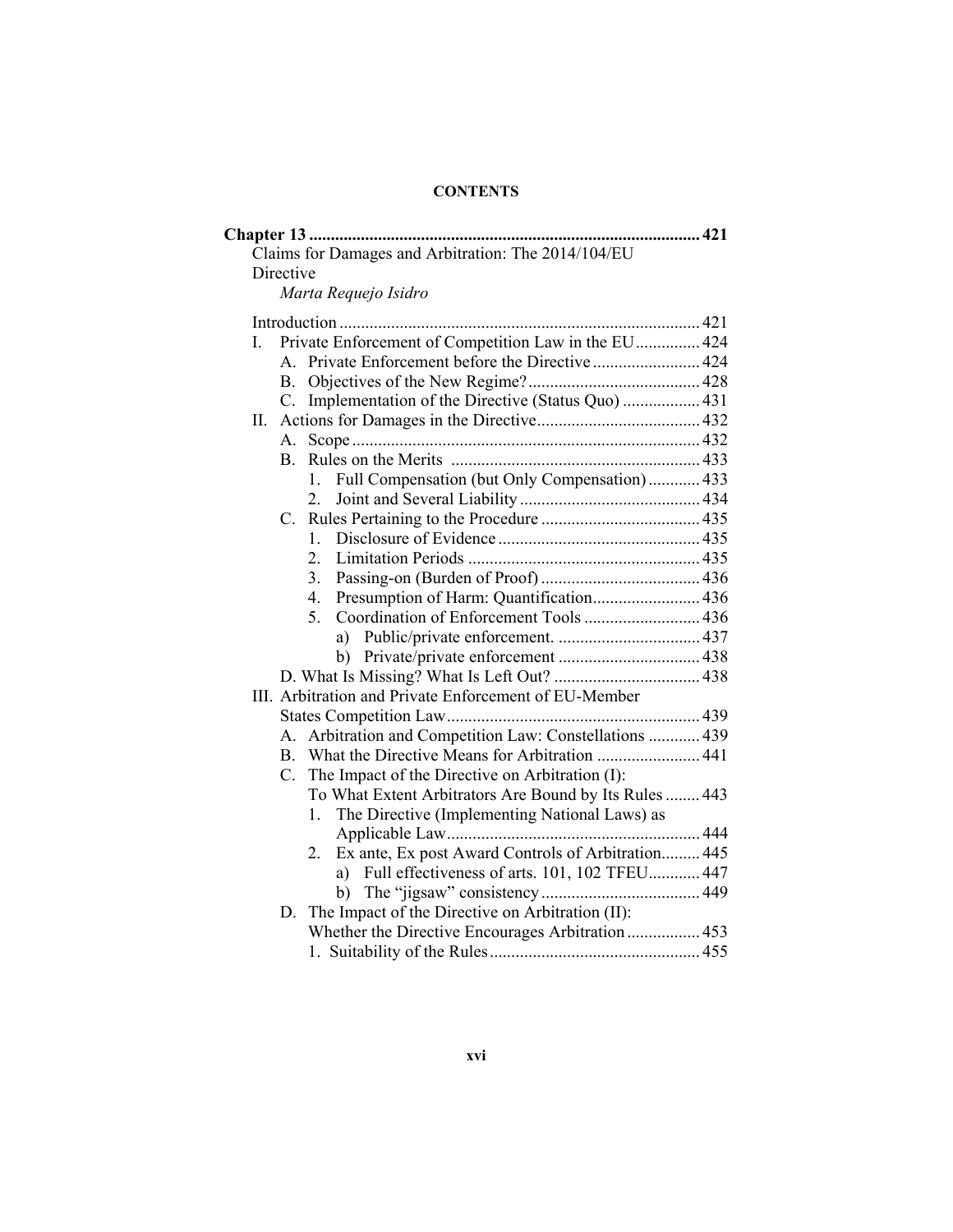| 2. Access to Further Support; Interfaces between           |  |
|------------------------------------------------------------|--|
| Arbitration and Other Avenues for Enforcing                |  |
|                                                            |  |
|                                                            |  |
|                                                            |  |
|                                                            |  |
|                                                            |  |
| The European Convention on Human Rights and Arbitration:   |  |
| The EU Law Perspective                                     |  |
| Massimo V. Benedettelli                                    |  |
|                                                            |  |
| Moving beyond the Traditional Wisdom: Human Rights<br>L    |  |
| and EU Law Do Have a Bearing on International              |  |
|                                                            |  |
| The Relationship between Human Rights and<br>Н.            |  |
|                                                            |  |
| III. The Relationship between EU Law and Arbitration  476  |  |
| IV. The Relationship between the European Convention       |  |
|                                                            |  |
| V. The Possible Impact of the ECHR on the Arbitration      |  |
|                                                            |  |
|                                                            |  |
|                                                            |  |
|                                                            |  |
| <b>Chapter 15 </b><br>519                                  |  |
| The Use (and Misuse) of European Human Rights Law in       |  |
| <b>Investor-State Dispute Settlement</b>                   |  |
| José E. Alvarez                                            |  |
|                                                            |  |
| A Selective Survey of ECHR Citations in the ISDS<br>L      |  |
|                                                            |  |
|                                                            |  |
| III. But Do ECHR References Matter? A Case Study of Philip |  |
| Morris v. Uruguay and the Margin of Appreciation 571       |  |
|                                                            |  |
| A. The "Nature" of the Two Regimes: Applicable             |  |
|                                                            |  |
| B. "Property" versus "Possessions" versus                  |  |
|                                                            |  |